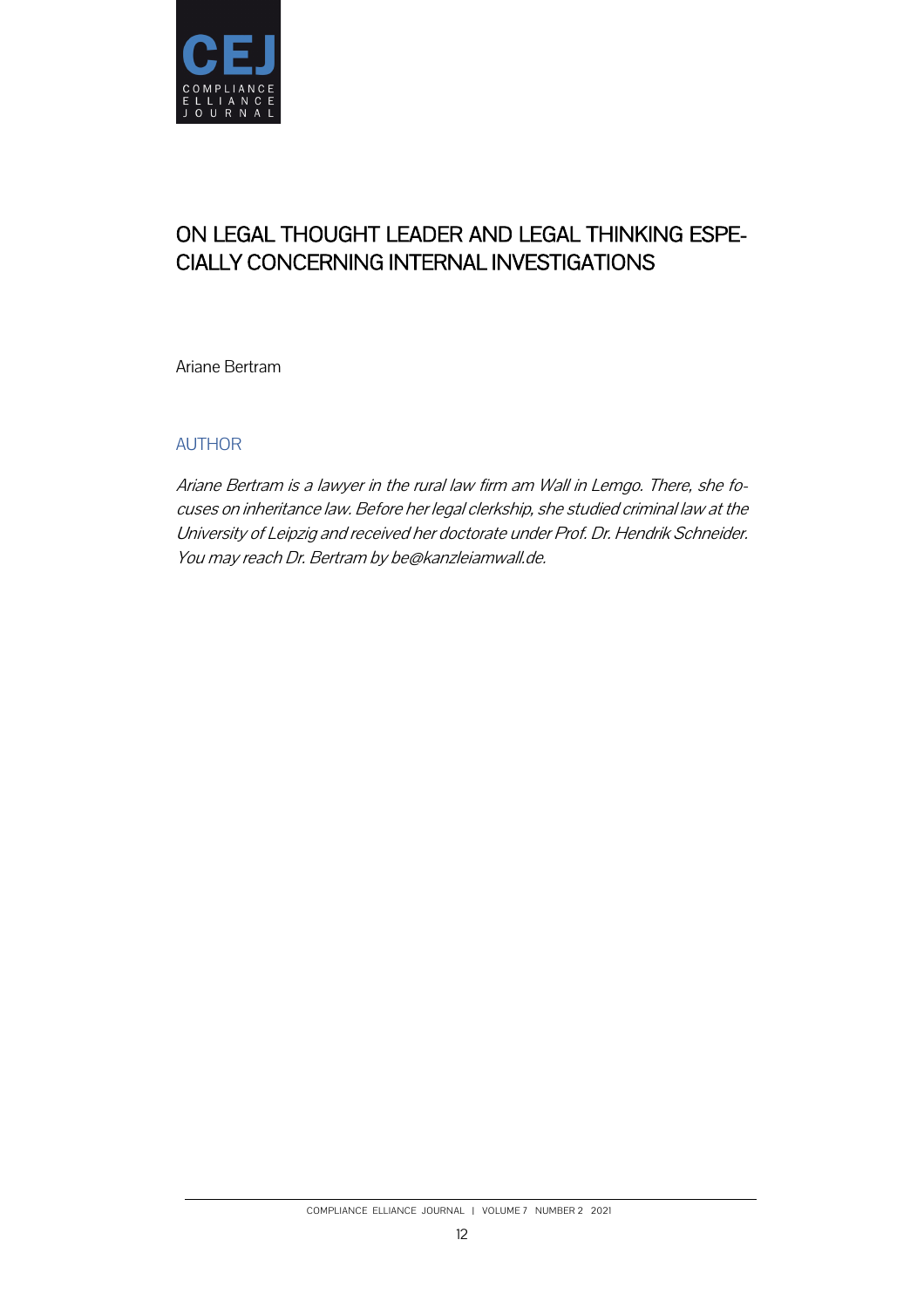ARIANE BERTRAM | ON LEGAL THOUGHT LEADER AND LEGAL THINKING ESPECIALLY CONCERNING INTERNAL INVESTIGATIONS

# TABLE OF CONTENTS

| I. INTRODUCTION                                                                                      | 14 |
|------------------------------------------------------------------------------------------------------|----|
| II. THE OPINION & THE LEGAL THINKING                                                                 | 15 |
| A. The bases and causes of (differentiated) opinion                                                  | 15 |
| B. Legal thinking as the basis for the formation of legal opinion                                    | 16 |
| III, INTERNAL INVESTIGATIONS                                                                         | 17 |
| A. Definition                                                                                        | 17 |
| B. Legal issues related to the subject matter                                                        | 18 |
| IV. THE PERSON OF THE MASTERMIND IN THE FURTHER DEVELOPMENT OF<br>THE LAW OF INTERNAL INVESTIGATIONS | 20 |
| A. Further development of the law on the subject of internal investigations                          | 20 |
| B. Characteristics of the person of the legal mastermind                                             | 22 |
| V. CONCLUSION                                                                                        | 23 |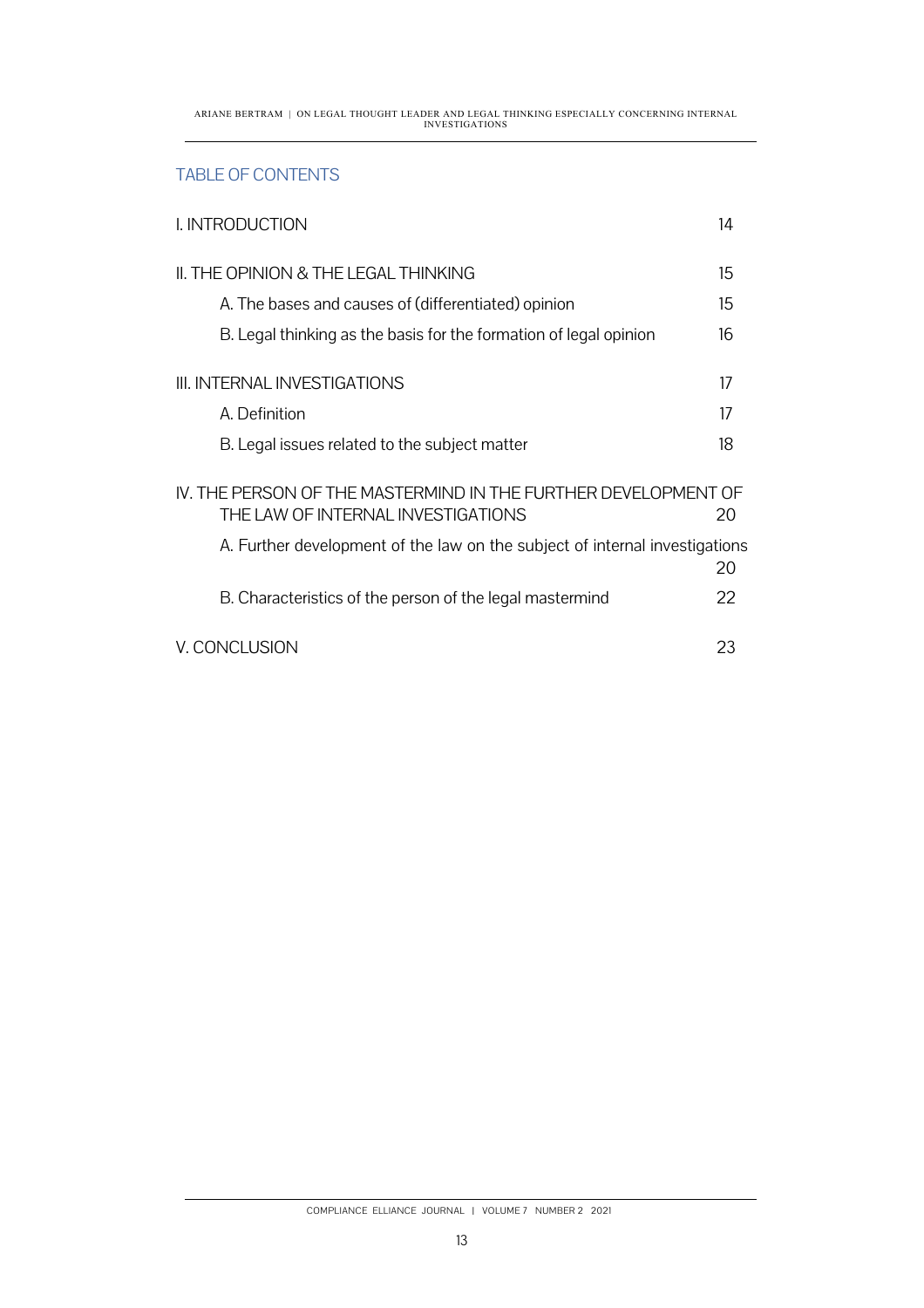# I. INTRODUCTION

'Two lawyers, three opinions.' A well-known saying that is often part of communication not only among lawyers, but also in general. Related in a mocking way, it reflects the 'daily business' of a lawyer, who often can only give the answer to a person seeking advice: 'It depends.' Countless factors play a role in the assessment of legal issues, and in some cases even the slightest change results in a different assessment, so that one and the same set of facts, viewed from the perspective of different observers, can lead to differentiated views. Written law neither interprets itself nor fills its gaps independently. 1 And so, in everyday legal life, opinions are referred to, they are represented, rejected, and criticized. This is mostly done in legal literature, especially in journals, in which articles are published as essays or commentaries on a court decision by authors, members of different professions. The legislature creates laws, which are applied by the judiciary and legal practice and under which the facts are subsumed. The assessment of different facts thus leads to the further development of the law. For some of them, laws already exist, for others, in the form of unprecedented facts, no law exists yet. Unlike the factual circumstances in the study of the lawyer, life is not prepared in such a way that only existing laws are applicable. Rather, conflict situations arise with other facts, for which it is then necessary to find a solution by methodical procedure and legal way of thinking.<sup>2</sup> Experts from science and legal practice then comment on (practice-relevant) questions until a court is called upon to answer them. The arguments put forward by the court are later discussed and evaluated.

In particular, the topic of internal investigations, which first came into focus in the Siemens scandal in 2006, provides a practical illustration of the aforementioned. Until the first judicial decision in 2010<sup>3</sup> on the period up to the decision of the Federal Constitutional Court in 2018 in the diesel scandal<sup>4</sup> and the subsequent draft law<sup>5</sup>, there were a large number of publications by authors from different professions that dealt with the topic and the associated legal problems and represented differentiated opinions.

Where do these authors get their opinions from? How and by whom are they subsequently discussed, do they show changes over the years? How does the law develop with regard to a topic? Is there a certain type among the authors who can be called an option-maker, even a "thought leader", whose view is of particular importance and is mentioned especially often? Does he practice a certain profession, how does he achieve recognition in society, in his sphere of influence and in his community?

The following article therefore first deals with the content of the concept of opinion, its definition and the bases and causes of different opinions, before an introduction to legal thought as the origin of legal opinion formation. Finally, the focus of the article deals with the legal thought leader of the topic of internal investigations, first elaborating on the content and the formation of law, before the person of the legal thought leader in type and characteristics concludes the article.

<sup>1</sup> Friedrich-Wilhelm Schwöbbermeyer, Juristisches Denken und Kreativität, ZRP 571 (2001).

<sup>&</sup>lt;sup>2</sup> Friedrich-Wilhelm Schwöbbermeyer, Juristisches Denken und Kreativität, ZRP 571, 572 (2001).

<sup>3</sup> LG Hamburg - Beschl. v. 15. 10. 2010 - 608 Qs 18/10.

<sup>4</sup> BVerfG - Beschl. v. 27. 06. 2018 - 2 BvR 1405/17, 2 BvR 1780/17, 2 BvR 1287/17, 2 BvR 1583/17; 2 BvR 1562/17.

<sup>5</sup> Bundesministerium der Justiz und für Verbraucherschutz: Referentenentwurf, April 2020, https://www.bmjv.de/SharedDocs/Gesetzgebungsverfahren/Dokumente/RefE\_Staerkung\_Integritaet\_Wirtschaft.pdf?\_\_blob=publicationFile&v=1 (last visited July 7, 2020).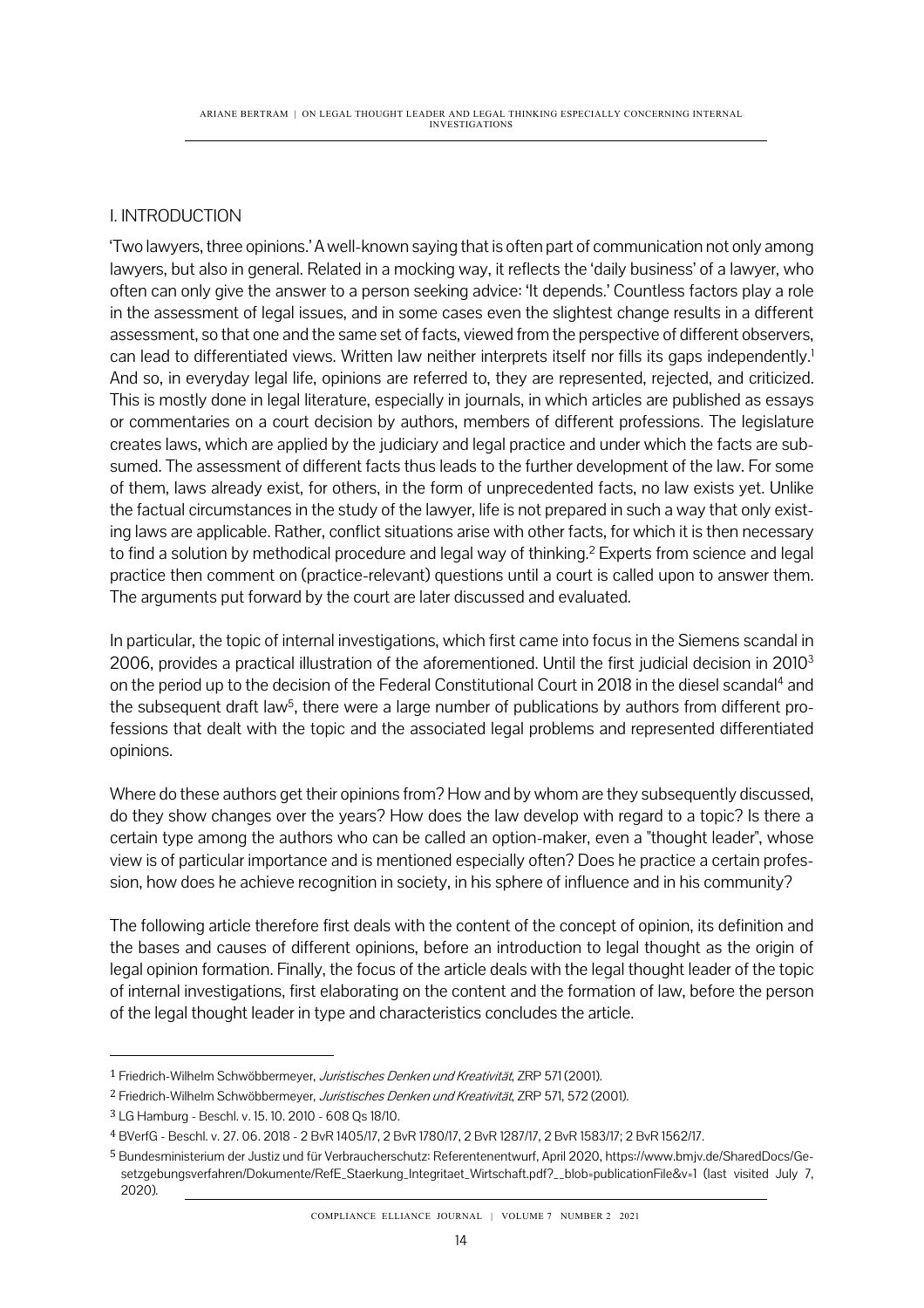# II. THE OPINION & THE LEGAL THINKING

An opinion or also view, opinion, conviction, evaluation, judgment, assessment or opinion are words that reflect people's thoughts about a factual object or person. They are personal views someone has about something,<sup>6</sup> which are formed in the minds of people and are partly the creation of their own thoughts, and partly based on the evaluations, statements, and research of others. The subjectivity of evaluation is therefore inherent in the concept of opinion.<sup>7</sup>

In accordance with Article 5 I of the Basic Law for the federal Republic of Germany, <sup>8</sup> everyone in Germany has the right to freely express and disseminate their opinions in speech, writing and pictures and to obtain information from generally accessible sources without hindrance. The protection therefore includes both freedom of information and freedom of opinion. An opinion is first of all a value judgment, which comprises a statement characterized by the element of opinion and opinion. Characterized by a subjective relationship of the utterer to the content of his statement, it cannot be characterized as true or false and, moreover, is not amenable to proof.<sup>9</sup> While the value judgment can rather be understood as opinion in the narrower sense, the term opinion also includes the communication of facts, which - strictly speaking - cannot be called an expression of opinion. Such factual assertions lack the characteristics of statement and own consideration, although they can also be classified as opinion, because and to the extent that they are prerequisites for the formation of opinion.<sup>10</sup> The concept of opinion is therefore broad. As a prerequisite for the expression of opinion, the formation of opinion, any kind of communication of information and opinion,<sup>11</sup> conditions freedom of information and vice versa, whereby freedom of information can be understood as the receipt and procurement of information.<sup>12</sup>

## A. The bases and causes of (differentiated) opinion

An indispensable building block for forming an opinion is a reason or a basis, including a fact. In most cases, these are "heatedly debated topics" in society that experience a certain frequency of reporting. Different experts then express themselves and present the results of their (scientific) investigations. The often resulting difference finally provides for different opinions.

Both the facts and the results are provided as information. Both in radio, press, magazines and social networks, authors disseminate their own or others' opinions and give an opinion. Shortly after important events occur, they are reported. After receiving the information, opinions are formed, which are dependent on people's values, profession, life situation, knowledge, and previous life experiences, and significantly influence the process. Many factors, on the basis of which a fact is evaluated, commented, criticized or advocated, are therefore decisive for the formation of opinions.

<sup>6</sup> Deutsches Wörterbuch von Jakob Grimm und Wilhelm Grimm, Version 01/21, https://woerterbuchnetz.de/?sigle=DWB&sigle=DWB&mode=Vernetzung&lemid=GM03450#0, (last visited March 7, 2021).

<sup>7</sup> Starck/Paulus: v. Mangoldt/Klein/Starck Kommentar zum Grundgesetz, Art. 5 Rn. 74.

<sup>8</sup> It means the german "Grundgesetz".

<sup>9</sup> Grabenwater: Maunz/Dürig Grundgesetz-Kommentar, Art. 5 Rn. 47.

<sup>10</sup> Grabenwater: Maunz/Dürig Grundgesetz-Kommentar, Art. 5 Rn. 48.

<sup>11</sup> Grabenwater: Maunz/Dürig Grundgesetz-Kommentar, Art. 5 Rn. 75, 76.

<sup>12</sup> BVerfGE 27, 71; Christian von Coelln: Zur Medienöffentlichkeit der Dritten Gewalt: rechtliche Aspekte des Zugangs der Medien zur Rechtsprechung im Verfassungsstaat des Grundgesetzes, 139 (2005); Grabenwater: Maunz/Dürig Grundgesetz-Kommentar, Art. 5 Rn. 75, 76.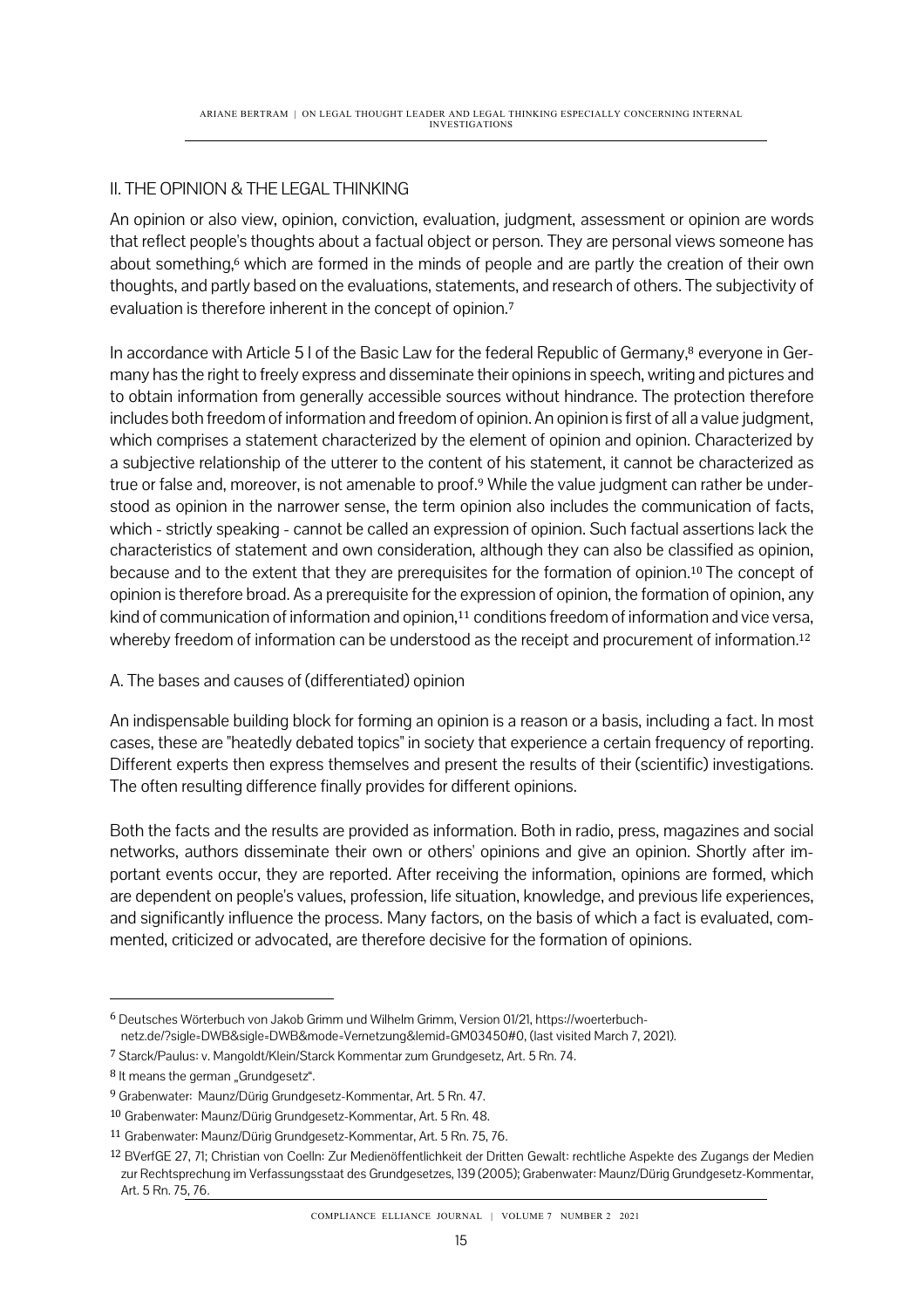The aforementioned also applies to the formation of legal opinion and legal thinking, in which opinions drive the further development of the law. Based on their profession, values, life situation, knowledge and experience, lawyers also form their opinions after becoming familiar with the facts of the case, which are then commented on, criticized or endorsed.

B. Legal thinking as the basis for the formation of legal opinion

While the events of everyday life can be easily differentiated, in 'law' the question of the emergence of different opinions arises because the law and jurisprudence have regulations ready. Differentiated opinions arise above all where legal regulations are lacking. The complexity and constant change of life mean that there is no all-encompassing and conclusive set of rules that provides an answer to all present and future legal questions.<sup>13</sup>

With the help of legal thinking, existing laws and application practices must therefore be differentiated and supplemented in order to find an appropriate solution even for unprecedented problems. Legal thinking requires both legal understanding and the ability to work methodically in order to solve, through interpretation and the further development of the law, those problems for which neither the law nor jurisprudence provides a solution. At the same time, the power of lawyers, and especially of judges, is to be limited, although their critics consider this to be superfluous, since in the end a judge decides as he or she decides.<sup>14</sup>

The jurist must be able to approach unknown problems, to develop his own disputes and solutions and to defend his own view against foreign arguments in order to make the decision comprehensible and verifiable and to achieve legal certainty.<sup>15</sup> The basis for this is Savigny's canon of four laws learned in law school: 'Wortlaut' (wording), 'Systematik' (systematics), 'Geschichte' (history) and 'Telos' (telos), which every lawyer, whether professor at the university or practitioner, has to apply to the unknown facts of a case when subsumption under existing laws is impossible. The more complex and less clear the legal situation, the more extensive the application of the legal canon.<sup>16</sup> Because each jurist executes this differently, one and the same circumstance interpreted by different persons leads to different results. The reason for this is, among other things, the personalities, the professional career and the daily environment -therefore something subjective-, which decisively influences the evaluation of a legal problem and therefore the formation of opinion. Also, legal thinking and the formation of opinions are always subjective. Legal thinking therefore requires not only that a legal dogmatic institute or a legal practical institution is known (from the inside), it must also be able to be viewed in its historical, theoretical and real conditions (from the outside), to be relativized and to be placed in larger contexts.<sup>17</sup> Unlike the formation of opinions on other topics, legal opinions are not formed on the basis of topics disseminated in the media, but rather through the application of what has been learned.

COMPLIANCE ELLIANCE JOURNAL | VOLUME 7 NUMBER 2 2021

<sup>13</sup> Friedrich-Wilhelm Schwöbbermeyer, Juristisches Denken und Kreativität, ZRP 571 (2001).

<sup>14</sup> Thomas M. J. Möllers, Wie Juristen denken und arbeiten - Konsequenzen für die Rille juristischer Methoden in der juristischen Ausbildung, ZfPW, 94, 97-98 (2019).

<sup>15</sup> Thomas M. J. Möllers, Wie Juristen denken und arbeiten - Konsequenzen für die Rille juristischer Methoden in der juristischen Ausbildung, ZfPW, 94, 99 (2019).

<sup>16</sup> Thomas M. J. Möllers, Wie Juristen denken und arbeiten – Konsequenzen für die Rille juristischer Methoden in der juristischen Ausbildung, ZfPW, 94, 100 (2019).

<sup>17</sup> Thomas M. J. Möllers, Wie Juristen denken und arbeiten - Konsequenzen für die Rille juristischer Methoden in der juristischen Ausbildung, ZfPW, 94, 119-120 (2019).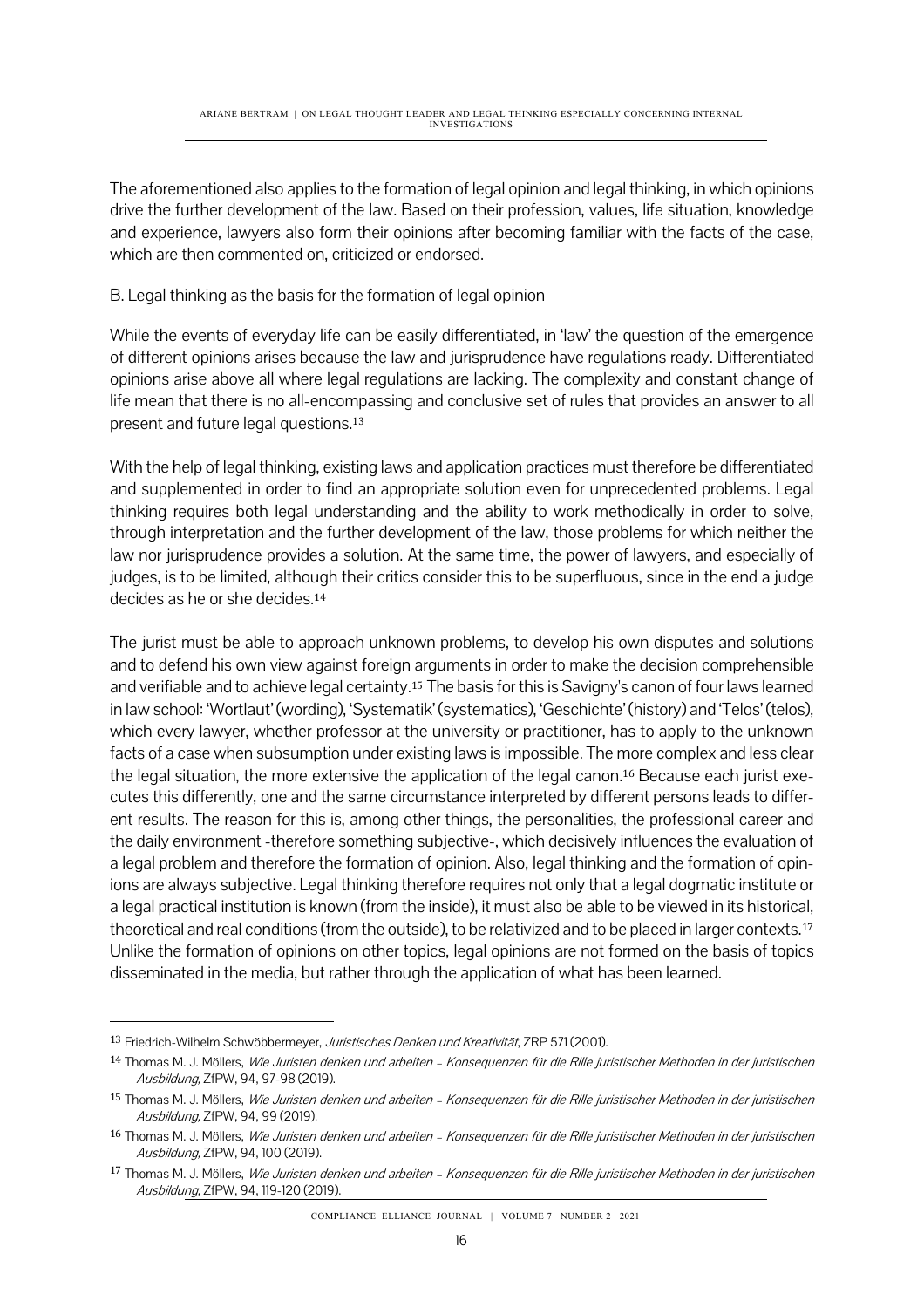In addition, there are the different professional experiences and working principles, whereby a distinction must be made here in particular between those of university science in the form of professors and those of practice in the form of lawyers and judges.

Scientific work means to give space to one's thoughts and thus -specialized on one topic- to represent a process of persistence, the progress of which depends on an 'inspiration' that cannot be forced even with the help of the greatest effort. Pre-thinking and re-thinking, as well as constantly questioning the knowledge already gained, are made possible by a lack of time and content constraints or censorship.<sup>18</sup> In contrast, the practice often has to react promptly to a problem it is not familiar with and is not free in its choice of topics or working methods. The decision of short, fast-moving processes, adapted to constantly changing circumstances, therefore often leads to a different opinion than the investigation and decision of the same circumstance without time specification and pressure.

The result is differentiated views on a problem in literature and case law, whereby the view that then becomes established through dissemination can be described as the prevailing opinion. How a legal opinion develops and is disseminated, and on which factors this depends, is to be assessed based on the example of internal investigations.

## III. INTERNAL INVESTIGATIONS

Internal investigations first came into focus in connection with the siemens affair in 2006 and have received renewed attention as a result of the diesel scandal. They are therefore the basis of many legal publications.

#### A. Definition

Although internal investigations have been widely used in both Germany and the United States and have been the subject of numerous publications, there is no general definition and no uniform understanding. Sometimes they are described as voluntarily commissioned, cause-related investigations of contractual or administrative processes by external experts,<sup>19</sup> sometimes they serve to uncover violations of existing laws and other rules.<sup>20</sup> Still others include only compliance-relevant breaches of duty in the scope of application,<sup>21</sup> while another part restricts the application to persons and only focuses on the clarification of breaches of duty resulting from actions of the company management.<sup>22</sup> Finally, another opinion includes violations of the law by managers and employees,<sup>23</sup> while others do not limit the scope of application but allow investigations to take place without the involvement of external

COMPLIANCE ELLIANCE JOURNAL | VOLUME 7 NUMBER 2 2021

<sup>&</sup>lt;sup>18</sup> Susanne Baer, *Wissenschaftsfreiheit als verteilte Verantwortung*, FuL 214, 215 (2017).

<sup>19</sup> Thomas Knierim: Thomas Rotsch Wissenschaftliche und praktische Aspekte der nationalen und internationalen Compliance-Diskussion, 77, 78 (2012).

<sup>&</sup>lt;sup>20</sup> Alexander Behrens, Internal Investigations: Hintergründe und Perspektiven anwaltlicher "Ermittlungen" in deutschen Unternehmen, RIW 22 (2009); Hans-Joachim Gerst, Unternehmensinteresse und Beschuldigtenrechte bei Internal Investigations – Problemskizze und praktische Lösungswege –, CCZ 1 (2012).

<sup>21</sup> Volker Vogt, Compliance und Investigations – Zehn Fragen aus Sicht der arbeitsrechtlichen Praxis -, NJOZ 4206 (2009).

<sup>&</sup>lt;sup>22</sup> Anja Mengel & Thilo Ullrich, Arbeitsrechtliche Aspekte unternehmensinterner Investigations, NZA 240 (2006).

<sup>&</sup>lt;sup>23</sup> Folker Bittmann & Josef Molkenbur, Private Ermittlungen, arbeitsrechtliche Aussagepflicht und strafprozessuales Schweigerecht, wistra 373, 374 (2009).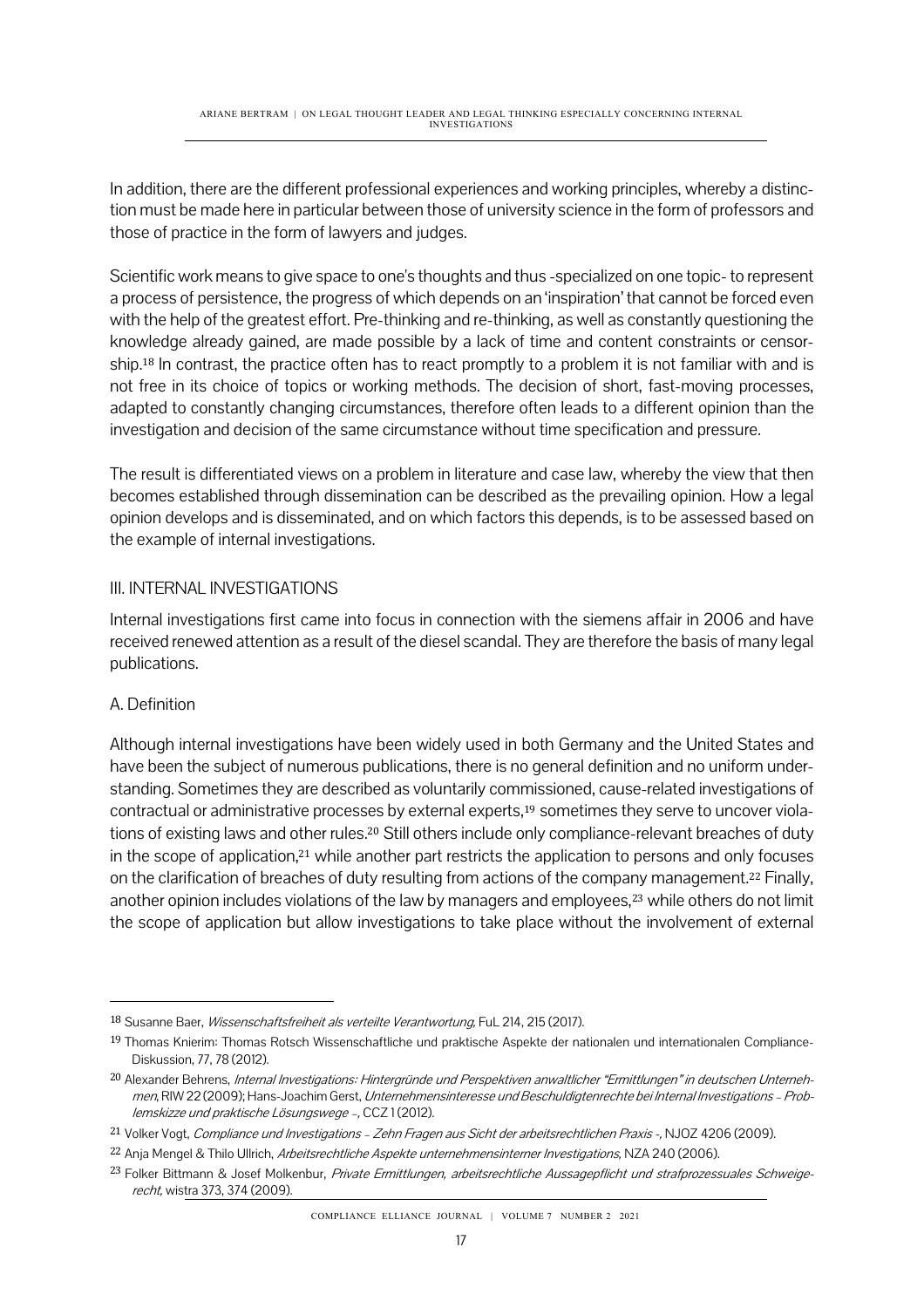#### parties.<sup>24</sup>

Despite this multitude of different views, there is basically a uniform understanding according to which internal company investigations are private investigations, not initiated by the state, but by the company itself, by external investigators in connection with impending or already ongoing state investigations, which are being or are to be conducted against the company itself or members of the company, and with the help of which breaches of duty, in particular criminal offenses, can be systematically clarified within the company.<sup>25</sup> In this case, a representative of the company then voluntarily commissions a special forensic investigation in which external experts, mainly a law firm or auditors, examine the processes within the company in detail and, in particular, investigate the structurally anchored or individual misconduct with regard to accounting and regulatory issues.<sup>26</sup>

The aim of conducting internal investigations is both to clarify the facts of the case and to investigate the truth, to avoid/reduce financial losses and liability risks, and to avert damage to prestige, which is of particular concern to well-known companies.<sup>27</sup>

The basis of the discussions and the content of the publications on internal investigations, however, is neither the lack of uniformity of a definition nor the implementation by external or internal parties. Rather, the implementation in the company - especially concerning the employees - entails corresponding legal questions and problems, which are judged differently by legal experts in the form of lawyers, judges, and university professors.

## B. Legal issues related to the subject matter

The differentiation from state proceedings and the lack of applicability of the German Code of Criminal Procedure (StPO) lead to legal problems, some of which affect the company's employees, some of which are connected with the search of the premises and some of which only become relevant in the criminal proceedings that may follow the internal investigations. Questions arise here as to the permissibility and selection of the investigative measures that can be chosen in the course of the investigations, in particular in order to obtain documents of the employees and management that may yield

<sup>24</sup> Alexander Behrens, Internal Investigations: Hintergründe und Perspektiven anwaltlicher "Ermittlungen" in deutschen Unternehmen, RIW 22, 23 (2009); Nicolas Ott & Cäcilie Lüneborg, Internal Investigations in der Praxis - Umfang und Grenzen der Aufklärungspflicht, Mindestaufgriffsschwelle und Verdachtsmanagement, CCZ 71, 73 (2019).

<sup>&</sup>lt;sup>25</sup> Matthias Dann, Compliance- Untersuchungen im Unternehmen: Herausforderung für den Syndikus, AnwBl. 84, 85 (2009); Lambertus Fuhrmann, Internal Investigations: Was dürfen und müssen die Organe beim Verdacht von Compliance Verstößen tun?, NZG 881, 882 (2016); Jürgen Wessing: Hauschka/Moosmayer/Lösler (Hrsg.) Corporate Compliance, § 46 Rn. 1 (2016); Carsten Momsen, Internal Investigations zwischen arbeitsrechtlicher Mitwirkungspflicht und strafprozessualer Selbstbelastungsfreiheit, ZIS 508, 509-510 (2011); Hendrik Reuling & Christian Schoop, "Internal Investigations" im Lichte des Koalitionsvertrags 2018 – Notwendige Inhalte einer gesetzlichen Regelung, ZIS 361 (2018).

<sup>&</sup>lt;sup>26</sup> Thomas Knierim, *Das Verhältnis von strafrechtlichen und internen Ermittlungen*, StV 324, 328 (2009); Thomas Rotsch Wissenschaftliche und praktische Aspekte der nationalen und internationalen Compliance-Diskussion, 77, 78-79 (2012); Anja Mengel & Thilo UIlrich, Arbeitsrechtliche Aspekte unternehmensinterner Investigations, NZA 240 (2006).

<sup>&</sup>lt;sup>27</sup> Lambertus Fuhrmann, Internal Investigations: Was dürfen und müssen die Organe beim Verdacht von Compliance Verstößen tun?, NZG 881, 885 (2016); Hans-Joachim Gerst, Unternehmensinteresse und Beschuldigtenrechte bei Internal Investigations – Problemskizze und praktische Lösungswege –, CCZ 1 (2012); Thomas Knierim, Das Verhältnis von strafrechtlichen und internen Ermittlungen, StV 324, 328 (2009); Hendrik Reuling & Christian Schoop, "Internal Investigations" im Lichte des Koalitionsvertrags 2018 – Notwendige Inhalte einer gesetzlichen Regelung, ZIS 361, 362 (2018).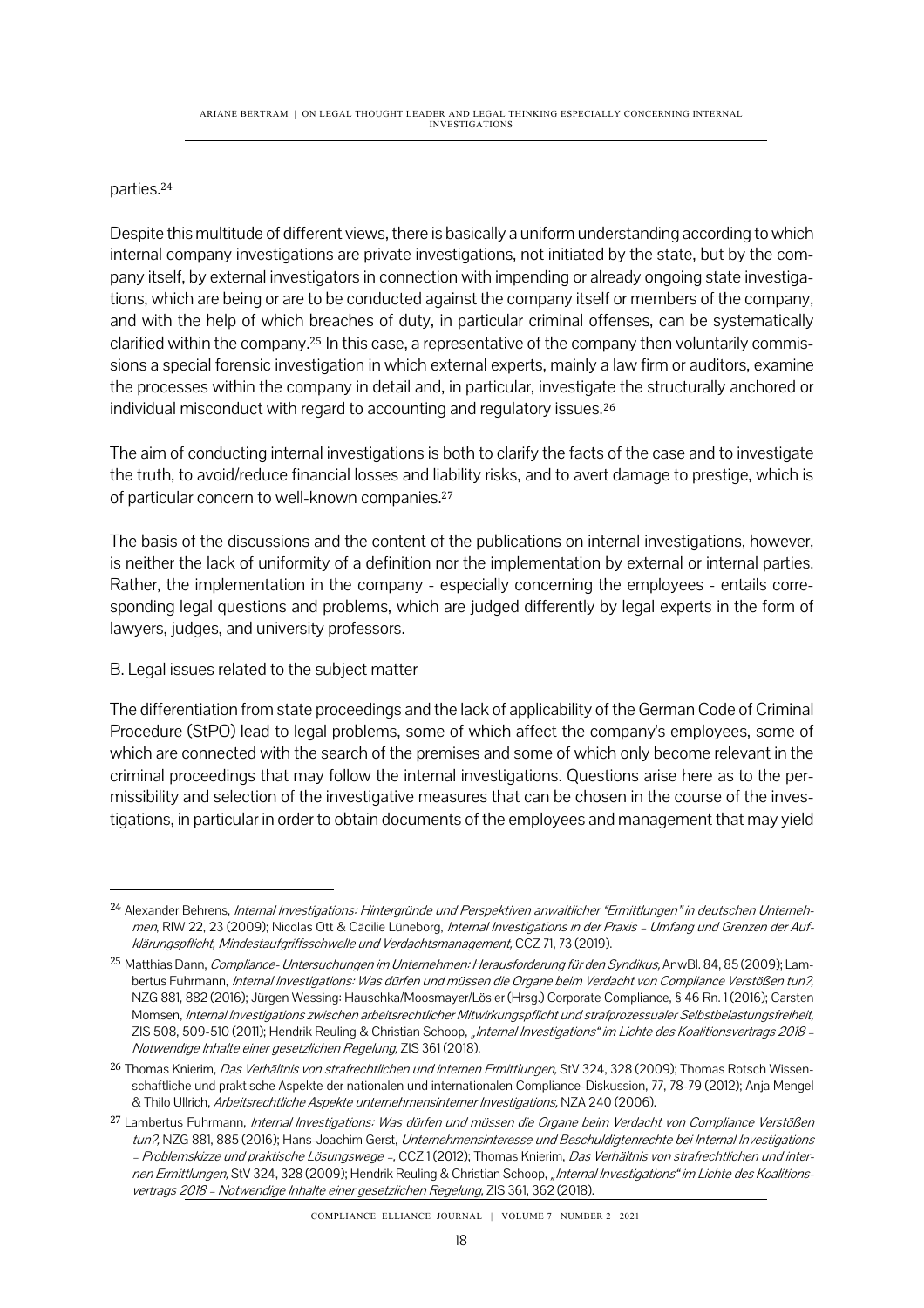results. Can the personnel file be inspected? Can e-mails and documents be searched and seized?<sup>28</sup> However, the predominant basis for discussion here is the so-called 'interviews' <sup>29</sup> conducted with the company's employees, where it is initially questionable whether there is an obligation to participate and testify vis-à-vis the external parties and whether the employee, as a result of an affirmative answer to this question, can make use of a right to refuse to testify in the interviews or in subsequent criminal proceedings.<sup>30</sup> In this context, it is also discussed whether the findings obtained from the private investigations may be confiscated and subsequently utilized.<sup>31</sup>

Since the emergence of the topic in 2006, the above-mentioned issues have been discussed in numerous publications, most of which have appeared in journal articles, with the result that differentiated views have been expressed. While the evaluation initially focused on the issues of civil law, in particular labor law, the obligation to participate and to testify, and the nemo-tenetur principle under criminal law,<sup>32</sup> the content of the essays changed after the first court decision by the Hamburg Regional Court

<sup>28</sup> Jürgen Wessing: Hauschka/Moosmayer/Lösler (Hrsg.) Corporate Compliance, § 46 Rn. 25-43 (2016); Anja Mengel & Thilo UIlrich, Arbeitsrechtliche Aspekte unternehmensinterner Investigations, NZA 240, 241-243 (2006); Jürgen D. W. Klengel & Ole Mückenberger, Internal Investigations – typische Rechts- und Praxisprobleme unternehmensinterner Ermittlungen, CCZ 81, 83-86 (2009); Volker Vogt, Compliance und Investigations - Zehn Fragen aus Sicht der arbeitsrechtlichen Praxis -, NJOZ 4206, 4210-4212 (2009).

<sup>29</sup> Hierbei handelt es sich um eine Befragung von Mitarbeitern, bei der zum einen Aussagen abgerungen werden können, zum anderen anhand von Mimik und Gestik der Wahrheitsgehalt einer Aussage ausgewertet und das Risiko hinsichtlich der Vornahme etwaiger Verdunklungshandlungen abgewogen werden kann. Um Verstöße aufzuklären, werden diejenigen Mitarbeiter hinzugezogen, die verdächtig sind, sich an solchen beteiligt zu haben oder Wahrnehmungen im Zusammenhang mit diesen gemacht haben könnten. Diesbezüglich werden Fragen betreffend den Aufgabenbereich des Mitarbeiters aber auch sein Umfeld betreffend gestellt; Burkhardt Göpfert, Frank Merten & Carolin Siegrist, *Mitarbeiter als "Wissensträger"– Ein Beitrag zur aktuellen* Compliance-Diskussion, NJW 1703, 1705 (2008); Jürgen D. W. Klengel & Ole Mückenberger, Internal Investigations – typische Rechts- und Praxisprobleme unternehmensinterner Ermittlungen, CCZ 81, 82 (2009); Björn Krug & Christoph Skoupil, Befragungen im Rahmen von internen Untersuchungen, NJW 2374 (2017); Lena Rudkowski, Die Aufklärung von Compliance-Verstößen durch "Interviews", NZA 612 (2011); Hans Theile, Marcele Janina Gatter & Tobis C. Wiesenack, Domestizierung von Internal Investigations, ZStW 803 (2014).

<sup>30</sup> Folker Bittmann & Josef Molkenbur, Private Ermittlungen, arbeitsrechtliche Aussagepflicht und strafprozessuales Schweigerecht, wistra 373, 375-377 (2009); Wolf-Tassilo Böhm, Strafrechtliche Verwertbarkeit der Auskünfte von Arbeitnehmern bei unternehmensinternen Untersuchungen, WM 1923 (2009); Björn Krug & Christoph Skoupil, Befragungen im Rahmen von internen Untersuchungen, NJW 2374, 2375 (2017); Hendrik Reuling & Christian Schoop, "Internal Investigations" im Lichte des Koalitionsvertrags 2018 – Notwendige Inhalte einer gesetzlichen Regelung, ZIS 361, 363-364 (2018); Lena Rudkowski, Die Aufklärung von Compliance-Verstößen durch "Interviews", NZA 612, 613 (2011); Sascha Süße, Gesetzliche Vorgaben für interne Untersuchungen – Ein Weg zur Beseitigung von Rechtsunsicherheiten bei der Kooperation in Wirtschaftsstrafverfahren? ZIS 350, 357 (2018); Ulrich Wastl, Philippe Litzka & Martin Pusch, SEC-Ermittlungen in Deutschland – eine Umgehung rechtsstaatlicher Mindeststandards!, NStZ 68, 70 (2009).

<sup>31</sup> Folker Bittmann & Josef Molkenbur, Private Ermittlungen, arbeitsrechtliche Aussagepflicht und strafprozessuales Schweigerecht, wistra 373, 377 (2009); Björn Krug & Christoph Skoupil, Befragungen im Rahmen von internen Untersuchungen, NJW 2374, 2378-2379 (2017); Carsten Momsen, Internal Investigations zwischen arbeitsrechtlicher Mitwirkungspflicht und strafprozessualer Selbstbelastungsfreiheit, ZIS 508, 512 (2011); Markus Rieder & Jonas Menne, Internal Investigations - Rechtslage, Gestaltungsmöglichkeiten und rechtspolitischer Handlungsbedarf, CCZ 203 (2018); Hendrik Reuling & Christian Schoop, "Internal Investigations" im Lichte des Koalitionsvertrags 2018 - Notwendige Inhalte einer gesetzlichen Regelung, ZIS 361, 365-367 (2018); Ingeborg Zerbes, Unternehmensinterne Untersuchungen, ZStW, 551, 561-570 (2013).

<sup>32</sup> Anja Mengel & Thilo Ullrich, Arbeitsrechtliche Aspekte unternehmensinterner Investigations, NZA 240, 241-243 (2006); Burkhardt Göpfert, Frank Merten & Carolin Siegrist, Mitarbeiter als "Wissensträger"- Ein Beitrag zur aktuellen Compliance-Diskussion, NJW 1703 (2008); Matthias Dann & Kerstin Schmidt, Im Würgegriff der SEC? - Mitarbeiterbefragungen und die Selbstbelastungsfreiheit, NJW 1851 (2009); Ulrich Wastl, Philippe Litzka & Martin Pusch, SEC-Ermittlungen in Deutschland - eine Umgehung rechtsstaatlicher Mindeststandards!, NStZ 68 (2009); Matthias Jahn, Ermittlungen in Sachen Siemens/SEC, StV 41 (2009); Folker Bittmann & Josef Molkenbur, Private Ermittlungen, arbeitsrechtliche Aussagepflicht und strafprozessuales Schweigerecht, wistra 373 (2009).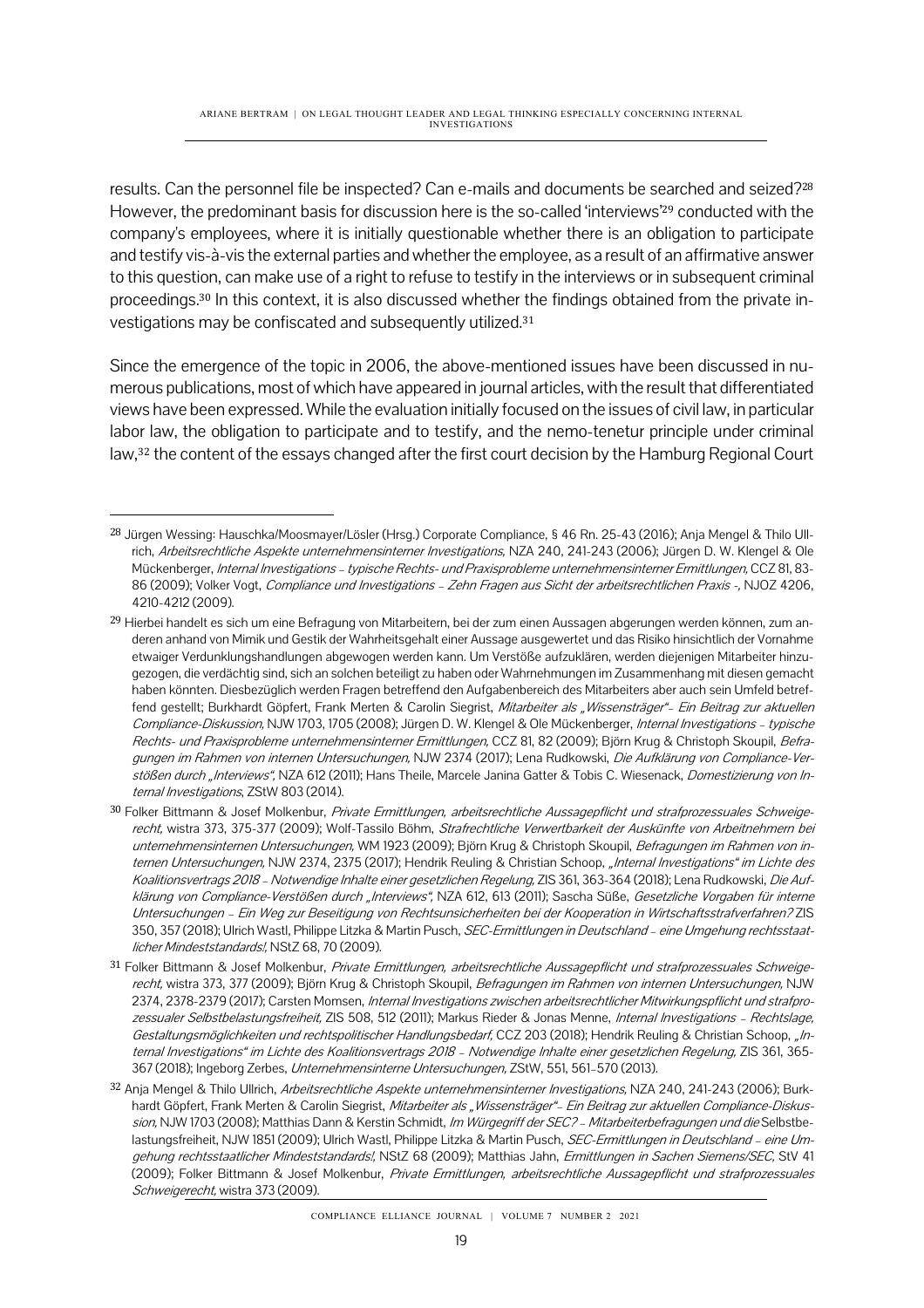in 2010. From this point on, the problem of confiscating the interview transcripts and the other documents resulting from the conduct of the investigations was increasingly discussed in the literature.<sup>33</sup> A decisive turning point in publications on the subject was therefore the first decision and therefore opinion by a court. The question is, on what basis is the opinion expressed by the court based and which author's opinion is most recognized in the community?

### IV. THE PERSON OF THE MASTERMIND IN THE FURTHER DEVELOPMENT OF THE LAW OF IN-TERNAL INVESTIGATIONS

'Science is the captain and practice, they are the soldiers.' <sup>34</sup> A quote according to which scientists and their work are given an exposed position in relation to practice. The designation of practitioners as soldiers makes their actions appear as determined by instructions and shaped by orders.

The person of the opinion-maker, the legal thought leader, is decisive in connection with the further development of the law on a subject; he or she has an influence on the publications, the views expressed and the development of case law, so that the question arises as to whether this person belongs to academia or to practice. It is partly assumed that the judge, hence a practitioner, is to a certain extent responsible for the development of the law. However, the latter oversteps his bounds when he presumes to engage in positive social shaping and thus becomes a lawmaking judge.<sup>35</sup> This leads to the conclusion that the judge participates only in part in the further development of the law. Still others argue that the further development of law must remain the task of the democratic sovereign, since written law and the methods of interpreting and applying it are a cultural achievement based on the will of the legislature and social compromises.<sup>36</sup> Moreover, it must be taken into account that different legal issues come into focus among members of different professions, and opinion is shaped by subjective characteristics. Legal thought leaders can therefore not be determined in general, but only on a topic-by-topic basis.

#### A. Further development of the law on the subject of internal investigations

Since the emergence of the topic of internal investigations in 2006, there have been numerous publications discussing the issues. The change of the discussed topics over the years is clear. While at the beginning, in addition to labor law and thus civil law issues -for example, the employee's obligation to cooperate and testify in the so-called interviews - the violation of the nemo-tenetur principle and

COMPLIANCE ELLIANCE JOURNAL | VOLUME 7 NUMBER 2 2021

<sup>33</sup> Hans-Joachim Fritz, LG Hamburg: Beschlagnahmefähigkeit von im Rahmen von unternehmensinternen Untersuchungen durch beauftragte Rechtsanwälte angefertigten Befragungsprotokollen – faktische Einschränkung der Auskunftspflichten von Mitarbeitern - "nemo tenetur"-Grundsatz im Arbeitsrecht, CCZ 155 (2011); Margarete Gräfin v. Galen, LG Hamburg: Beschlagnahme von Interviewprotokollen nach "Internal Investigations" – HSH Nordbank, NJW 942 (2011); Matthias Jahn & Stefan Kirsch, Anmerkung zu einer Entscheidung des LG Hamburg, Beschluss vom 15.10.2010 (608 Qs 18/10; StV 2011, 148) - Zur Geltung des Beschlagnahmeverbots für Erkenntnisse, die ein Anwalt im Wege der internen Untersuchung in einem Unternehmen gewinnt, StV 151 (2011); Frank P. Schuster, Anmerkung zu LG Mannheim: Beurteilung der Beschlagnahmefreiheit von Unterlagen im Gewahrsam eines Zeugen vorrangig nach § 97 Abs. 2 StPO, NZWiSt 424 (2012); Matthias Jahn & Stefan Kirsch, LG Mannheim: Beurteilung der Beschlagnahmefreiheit von Unterlagen im Gewahrsam eines Zeugen m. Anm., NStZ 713 (2012); Hartmut Schneider, LG Braunschweig: Beschlagnahmefreie Unterlagen NStZ 308 (2016); Christian Graßie & Mayeul Hiéramente, Durchsuchungen bei Anwälten - eine Zeitenwende?, BB 2051 (2018); Carsten Momsen, Volkswagen, Jones Day und interne Ermittlungen, NJW 2362 (2018).

<sup>34</sup> da Vinci, Leonardo: überliefertes Zitat, 1452 – 1519.

<sup>35</sup> Thomas M. J. Möllers, Wie Juristen denken und arbeiten - Konsequenzen für die Rille juristischer Methoden in der juristischen Ausbildung, ZfPW, 94, 109-110 (2019).

<sup>36</sup> Friedrich-Wilhelm Schwöbbermeyer, Juristisches Denken und Kreativität, ZRP 571 (2001).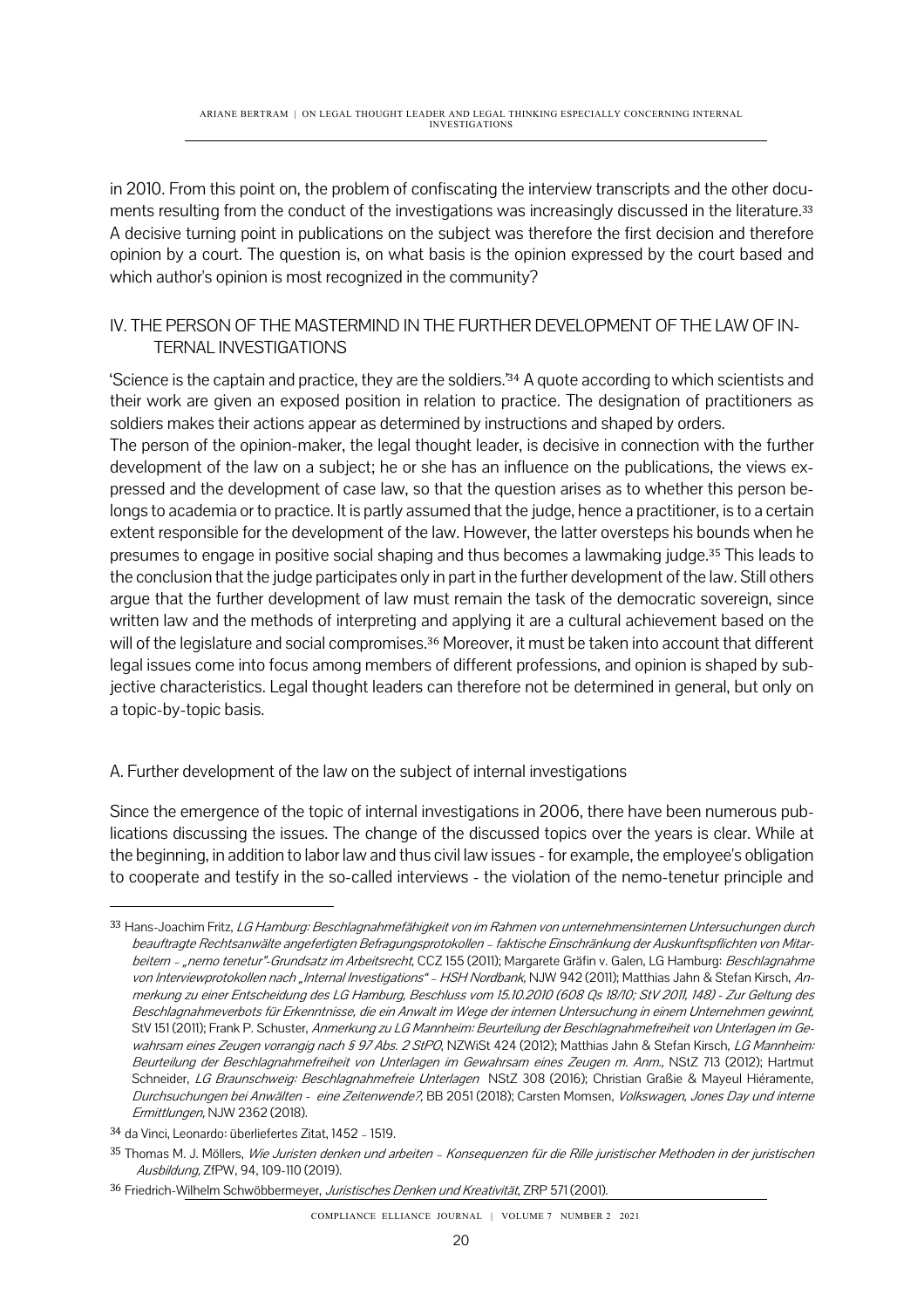the fair trial requirement are discussed in particular,<sup>37</sup> the usability and seizability of the results resulting from the employee surveys are problematized and discussed in later publications - predominantly after the publication of the first court decision in 2010.<sup>38</sup>

The literature in this regard comes from the pens of practitioners, mostly lawyers, university scientists and such persons who are professionally active both in university science and in practice. Considering the multitude of published literature and its authors, it can be stated that it is a person professionally active both in practice and university science, who publishes several times at short intervals on current topics and finds its citation in many publications and court decisions. Being a professor full-time and a judge part-time, this person is described as a hybrid type. Her publications have been regular and constant from 2006 to 2018, reacting to current events in terms of content and finding mention in publications by other authors.<sup>39</sup> In addition, there are numerous publications by lawyers who express their opinions on current problems and discuss other opinions. However, the publications of authors working exclusively in university science are neither as constant nor as up-to-date in terms of content as the publications of practitioners are. Especially their publications of the years 2013/2014, therefore some years after the emergence of the topic, treat it more generally than they can keep up in the current discourse regarding the problems.<sup>40</sup>

It is striking that Prof. Jahn as a hybrid type, in addition to numerous publications from practice by lawyers and a few from university science, has published essays on this topic in 2009, as well as in

<sup>37</sup> Anja Mengel & Thilo Ullrich, Arbeitsrechtliche Aspekte unternehmensinterner Investigations, NZA 240 (2006); Burkhardt Göpfert, Frank Merten & Carolin Siegrist, Mitarbeiter als "Wissensträger"- Ein Beitrag zur aktuellen Compliance-Diskussion, NJW 1703 (2008); Rüdiger von Rosen, Rechtskollision durch grenzüberschreitende Sonderermittlungen, BB 230 (2009); Matthias Dann & Kerstin Schmidt, Im Würgegriff der SEC? - Mitarbeiterbefragungen und die Selbstbelastungsfreiheit, NJW 1851 (2009); Matthias Jahn, Ermittlungen in Sachen Siemens/SEC, StV 41(2009); Christoph Knauer & Erik Buhlmann, Unternehmensinterne (Vor-)Ermittlungen – was bleibt von nemo-tenetur und fair-trail?, AnwBl. 387 (2010); Hans-Joachim Fritz, LG Hamburg: Beschlagnahmefähigkeit von im Rahmen von unternehmensinternen Untersuchungen durch beauftragte Rechtsanwälte angefertigten Befragungsprotokollen – faktische Einschränkung der Auskunftspflichten von Mitarbeitern – "nemo tenetur"-Grundsatz im Arbeitsrecht, CCZ 155 (2011); Hans Theile, "Internal Investigations" und Selbstbelastung, StV 381 (2011); Carsten Momsen, Internal Investigations zwischen arbeitsrechtlicher Mitwirkungspflicht und strafprozessualer Selbstbelastungsfreiheit, ZIS 508 (2011).

<sup>38</sup> Hans-Joachim Fritz, LG Hamburg: Beschlagnahmefähigkeit von im Rahmen von unternehmensinternen Untersuchungen durch beauftragte Rechtsanwälte angefertigten Befragungsprotokollen – faktische Einschränkung der Auskunftspflichten von Mitarbeitern – "nemo tenetur"-Grundsatz im Arbeitsrecht, CCZ 155 (2011); Hans Theile, "Internal Investigations" und Selbstbelastung, StV 381 (2011); Margarete Gräfin v. Galen, LG Hamburg: Beschlagnahme von Interviewprotokollen nach "Internal Investigations" – HSH Nordbank, NJW 942 (2011); Matthias Jahn & Stefan Kirsch, Anmerkung zu einer Entscheidung des LG Hamburg, Beschluss vom 15.10.2010 (608 Qs 18/10; StV 2011, 148) - Zur Geltung des Beschlagnahmeverbots für Erkenntnisse, die ein Anwalt im Wege der internen Untersuchung in einem Unternehmen gewinnt, StV 151 (2011); Imme Roxin, Probleme und Strategien der Compliance-Beratung in Unternehmen, StV 116 (2012); Frank P. Schuster, Anmerkung zu LG Mannheim: Beurteilung der Beschlagnahmefreiheit von Unterlagen im Gewahrsam eines Zeugen vorrangig nach § 97 Abs. 2 StPO, NZWiSt 424 (2012); Matthias Jahn & Stefan Kirsch, LG Bonn: Kartellrechtliches Ermittlungsverfahren, NZWiSt 21 (2013); Hans Theile, Marcele Janina Gatter & Tobis C. Wiesenack, Domestizierung von Internal Investigations, ZStW 803 (2014); Hartmut Schneider, LG Braunschweig: Beschlagnahmefreie Unterlagen NStZ 308 (2016).

<sup>39</sup> Matthias Jahn, Ermittlungen in Sachen Siemens/SEC, StV 41 (2009); Matthias Jahn, Die verfassungskonforme Auslegung des § 97 Abs. 1 Nr. 3 StPO, ZIS 453 (2011); Carsten Momsen, Internal Investigations zwischen arbeitsrechtlicher Mitwirkungspflicht und strafprozessualer Selbstbelastungsfreiheit, ZIS 508 (2011); Matthias Jahn & Stefan Kirsch, LG Mannheim: Beurteilung der Beschlagnahmefreiheit von Unterlagen im Gewahrsam eines Zeugen, NStZ 713 (2012); Matthias Jahn & Stefan Kirsch, Kartellrechtliches Ermittlungsverfahren, NZWiSt 21 (2013); Matthias Jahn & Stefan Kirsch, LG Braunschweig: Beschlagnahmefreiheit von Unterlagen bei internen Erhebungen, NZWiSt 37 (2016); Dierlamm, Brak-Mitteilungen 195 (2018); Michael Kubiciel: Juris Praxiskommentar 16/2018, Anm. 1; Carsten Momsen, Volkswagen, Jones Day und interne Ermittlungen, NJW 2362 (2018).

<sup>40</sup> Ingeborg Zerbes, Unternehmensinterne Untersuchungen, ZStW, 551, 561-570 (2013); Theile/Gatter/Wiesenack, ZStW 2014, S. 803.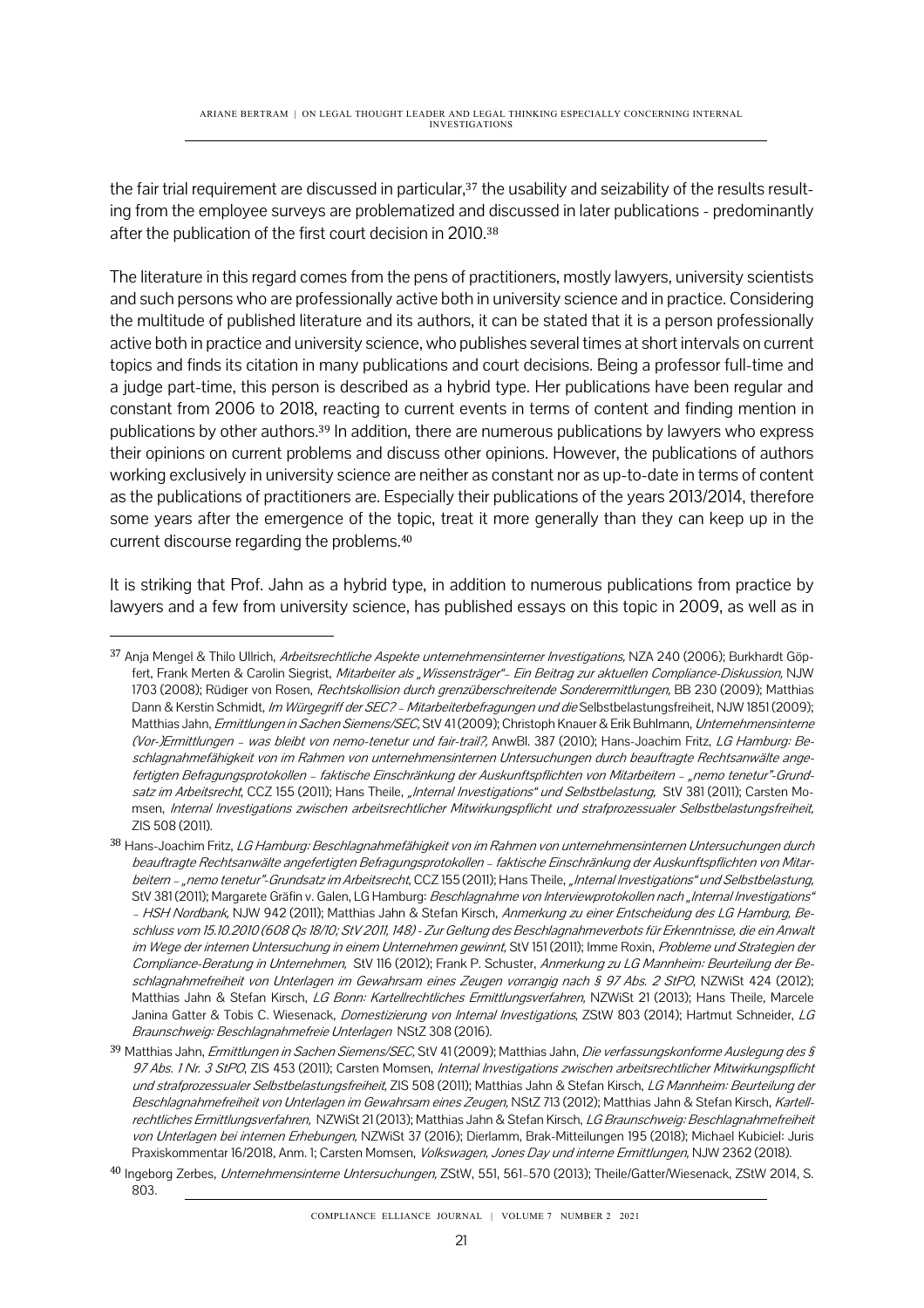2011, 2012, 2013 and 2016, and is cited in a large number of publications.<sup>41</sup> In addition to general approaches already discussed, on which he expresses his opinion, he contributes new ideas and theses of his own and often publishes following a printed court decision.<sup>42</sup> It can therefore be stated that with regard to the topic of internal investigations- it is a hybrid type that reacts to current, practicerelevant topics, whose views are discussed and quoted. It therefore holds a pacemaker position, a position of legal thought leader.

## B. Characteristics of the person of the legal mastermind

It follows from the above that it is the publications of a hybrid type whose content is linked to current events that are much noticed and cited. From this it can be concluded that a legal thought leader of a topic must come into contact with this topic and be receptive to it. With regard to a practice-oriented topic, he must have a sense for the importance and necessity of this in the future and accompany the discussions throughout from the beginning. It is also important that the publications he produces are published in the right place so that they can be noticed. An essay published in a journal, read exclusively by university professors, will not attract the attention of lawyers and judges working in practice; rather, they will not become aware of it at any time. A legal thought leader on the subject matter in question here should therefore be interested in and sensitive to current events in practice and have the ability to place his publication in the right place.

In addition, an objective approach to a topic is required in order to develop an opinion that does not necessarily follow and agree or disagree with what has been said so far. Rather, an opinion that is to gain recognition in the community must contain new aspects.

At the beginning it was mentioned that the judge is responsible for the further development of the law. To a certain extent, this can be agreed with, since both practice and university science are guided by judicial decisions with regard to their decision-making. Prof. Jahn's tactic of publishing his publications as commentaries following a judicial decision is therefore not insignificant in terms of recognition.

<sup>41</sup> Wolf-Tassilo Böhm, Strafrechtliche Verwertbarkeit der Auskünfte von Arbeitnehmern bei unternehmensinternen Untersuchungen, WM 1923 (2009); Matthias Dann & Kerstin Schmidt, Im Würgegriff der SEC? – Mitarbeiterbefragungen und die Selbstbelastungsfreiheit, NJW 1851 (2009); Ulrich Wastl, Philippe Litzka & Martin Pusch, SEC-Ermittlungen in Deutschland - eine Umgehung rechtsstaatlicher Mindeststandards!, NStZ 68 (2009); Thomas Knierim, Das Verhältnis von strafrechtlichen und internen Ermittlungen, StV 324, 328 (2009); Hans-Joachim Gerst, Unternehmensinteresse und Beschuldigtenrechte bei Internal Investigations – Problemskizze und praktische Lösungswege –, CCZ 1 (2012); Frank P. Schuster, Anmerkung zu LG Mannheim: Beurteilung der Beschlagnahmefreiheit von Unterlagen im Gewahrsam eines Zeugen vorrangig nach § 97 Abs. 2 StPO, NZWiSt 424 (2012); Imme Roxin, Probleme und Strategien der Compliance-Beratung in Unternehmen, StV 116 (2012); Wolfram Bauer, Keine Beschlagnahmefreiheit für Unterlagen eines mit internen Ermittlungen beauftragten Rechtsanwalts, StV 277 (2012); Oliver Milde, LG Mannheim: Zur Beschlagnahmefähigkeit von Unterlagen im Gewahrsam eines Zeugen, CCZ 78 (2013); Martina de Lind van Wijngaarden & Philipp Egler, Der Beschlagnahmeschutz von Dokumenten aus unternehmensinternen Untersuchungen NJW 3549 (2013); Detlef Klengel & Christoph Buchert, Zur Einstufung der Ergebnisse einer "Internal Investigation" als Verteidigungsunterlagen im Sinne der §§ 97, 148 StPO, NStZ 383 (2016); Peetr Kootek, Unternehmensinterne Compliance-Ermittlungen, wistra 9 (2017); Christian Graßie & Mayeul Hiéramente, Durchsuchungen bei Anwälten - eine Zeitenwende?, BB 2051 (2018); 1; Astrid Lilie-Hutz & Saleh R. Ihwas, Ein Ausblick auf Internal Investigations nach den VW/Jones Day-Entscheidungen, 349 (NZWiSt 2018).

<sup>42</sup> Matthias Jahn, Ermittlungen in Sachen Siemens/SEC, StV 41 (2009); Matthias Jahn, Die verfassungskonforme Auslegung des § 97 Abs. 1 Nr. 3 StPO, ZIS 453 (2011); Matthias Jahn & Stefan Kirsch, LG Mannheim: Beurteilung der Beschlagnahmefreiheit von Unterlagen im Gewahrsam eines Zeugen, NStZ 713 (2012); Matthias Jahn & Stefan Kirsch, Kartellrechtliches Ermittlungsverfahren, NZWiSt 21 (2013); Matthias Jahn & Stefan Kirsch, LG Braunschweig: Beschlagnahmefreiheit von Unterlagen bei internen Erhebungen, NZWiSt 37 (2016).